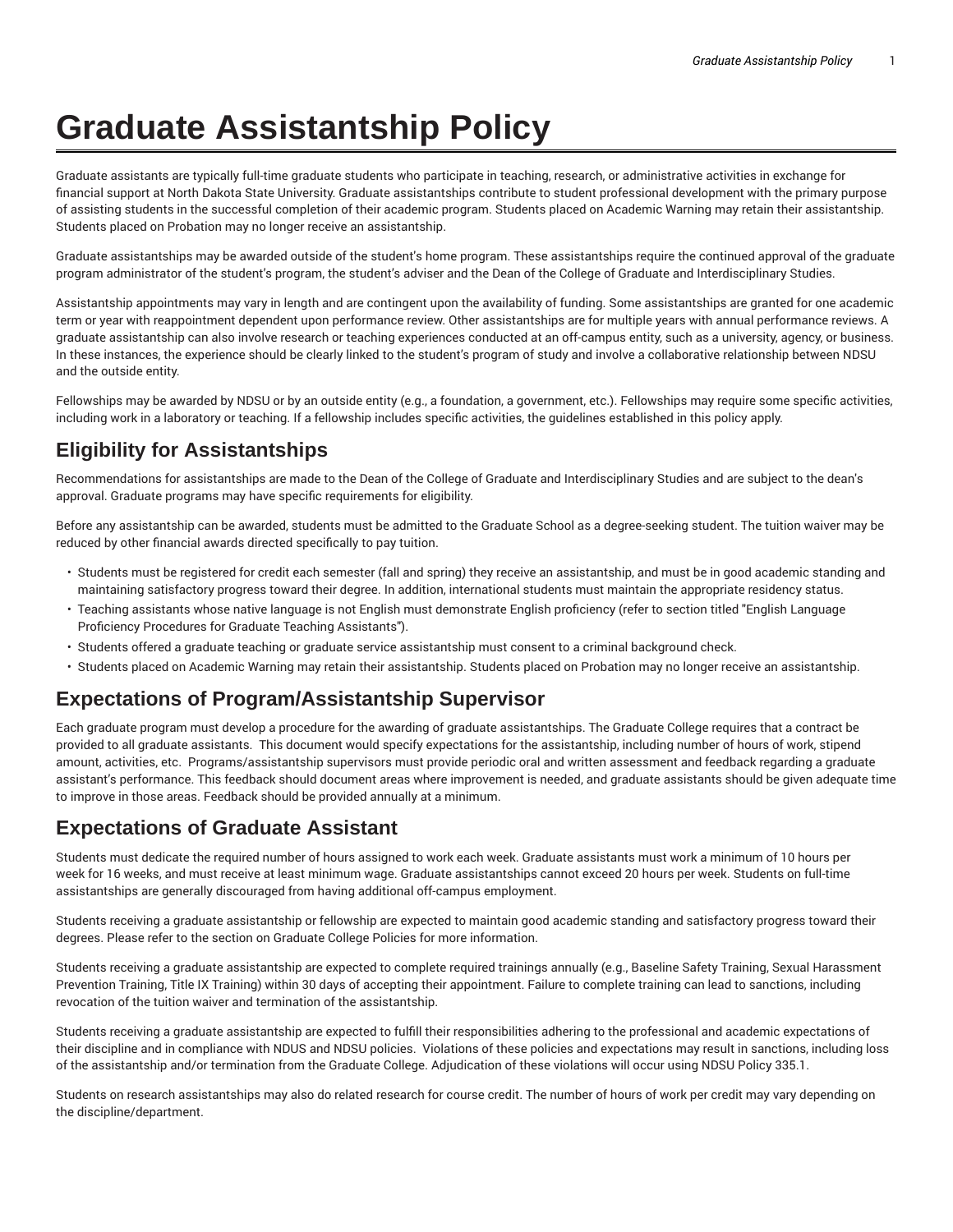# **Stipend Levels and Tuition Waivers**

Graduate assistantship stipends vary by discipline. A full-time assistantship consists of 20 hours/week. For information on the current minimum stipend level for a full assistantship, refer to graduate student handbooks for the specific department and/or departmental website information. Departments may award stipends of less than the full-time amount, but they must reduce the workload accordingly.

The responsibilities associated with a graduate assistantship may vary in nature. The hour commitment defined by an assistantship may be averaged across a given time period. For example, a teaching assistantship of 20 hours/week should total to 320 hours across the 16 weeks of the academic term. In these cases, students should be given adequate advance notice of these variable expectations so that they can adjust their schedules to meet the requirements of the assistantship. Supervisors must also remain sensitive to the academic demands faced by graduate students.

Students receiving graduate assistantships also receive tuition waivers to cover base tuition for regular NDSU graduate credits only. Students are responsible for any differential tuition, student fees, and tuition for other types of credits taken, such as undergraduate credits, Distance and Continuing Education credits or Cooperative Education credits. To be eligible for a tuition waiver, the assistantship must be at least 160 hours per semester and must pay at least the federal minimum wage. Partial tuition waivers are not given when a graduate assistant works less than 160 hours in the semester. Students who, for any reason, do not complete a minimum of 160 hours in a given semester will not be eligible for that semester's waiver and will be billed for the tuition. The tuition waiver may have limitations depending on the assistantship appointment.

To be eligible for a summer tuition waiver, a student must have department approval and have received a tuition waiver for the preceding or the following academic term (spring or fall semester).

Students eligible for a graduate assistantship waiver may not also receive other NDSU tuition waivers. If a student is eligible for more than one waiver, the *waiver which results in the highest tuition to be waived will be applied.*

# **Additional Employment at NDSU or in the NDUS**

Graduate assistants on full assistantships are not allowed to work on a second assistantship, as part-time instructors, as student workers, or in any other capacity for NDSU, any other campus in the North Dakota University System, or State of North Dakota agency or office while working as a graduate assistant, unless an exception is approved by the Dean of the College of Graduate and Interdisciplinary Studies *prior to the work being performed*.

Exceptions may be granted for up to six (6) additional hours (a total of no more than 26 total hours for the assistantship plus additional work). Additional work performed during the winter or spring breaks is allowed. Additional hours may also be appropriate during the summer term, depending upon the student's credit load for the summer term. Any of these exceptions must be recommended in writing by the student's supervisor, approved by the student's adviser and the student's department or program administrator, and forwarded to the Graduate College PRIOR to submission of the payroll form. The approval should then be attached to the payroll form. These steps must be completed in the order described and before the student begins work.

# **Rights and Privileges of Graduate Assistants**

Graduate assistants have certain rights and privileges specific to the assistantship experience:

- The right to be notified in writing of all decisions that affect their status as a graduate assistant. This includes advance notification of evaluation procedures and a summary of their performance evaluation.
- The right to be notified of any complaints received by a supervisor or department chair concerning their performance of duties.
- The right to respond in writing to such complaints.
- The right, depending on the availability of departmental and university resources, to be supported in pursuing additional activities that pertain to their professional development.
- The right to balance their assistantship responsibilities with their responsibilities to their academic program so that they can complete their degree in a timely manner.
- The privilege of being treated as a professional in their chosen field of study.

### **Termination**

Graduate assistants may have their assistantship terminated by the Dean of the College of Graduate and Interdisciplinary Studies, upon recommendation by their supervisor, with documentation of probable cause. Early termination for cause may occur when:

- A student does not abide by the appointment conditions.
- A student fails to perform tasks as assigned.
- A student does not make adequate degree progress.
- A student is placed on Academic Probation.
- A student does not make satisfactory research progress.
- A student fails to maintain minimum registration.